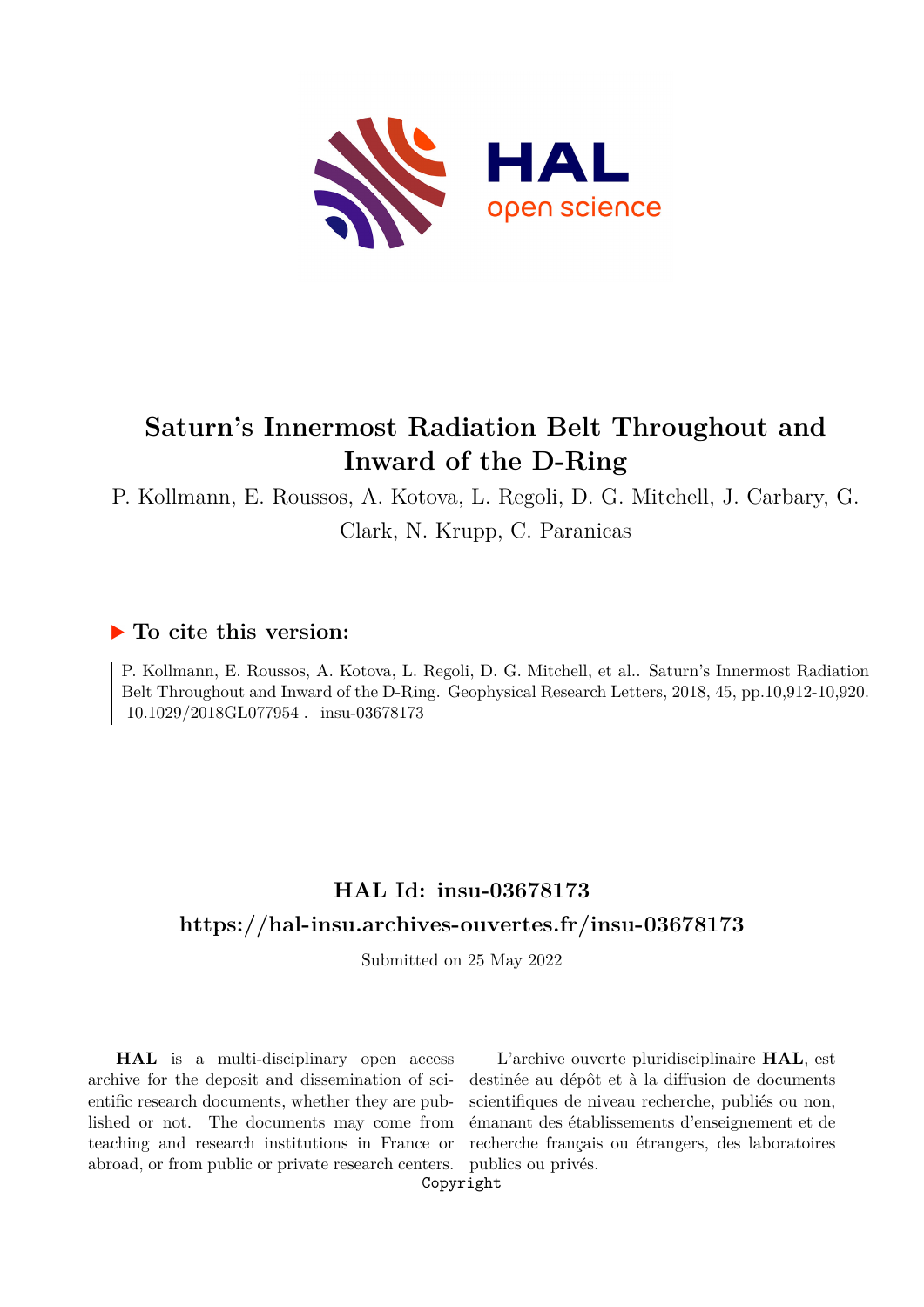

<u>್ಲೆ</u>ಗಿ



## **[Geophysical Research Letters](http://onlinelibrary.wiley.com/journal/10.1002/(ISSN)1944-8007)**

## **RESEARCH LETTER**

[10.1029/2018GL077954](http://dx.doi.org/10.1029/2018GL077954)

#### **Special Section:**

[Cassini's Final Year: Science](https://agupubs.onlinelibrary.wiley.com/doi/toc/10.1002/(ISSN)1944-8007.CASSINI_FINALE1) Highlights and Discoveries

#### **Key Points:**

- We study Saturn's innermost radiation belt collocated with the D-ring that contains gigaelectron volt protons
- The pitch angle distribution is shaped mostly by losses in atmosphere and ring
- Radiation measurements can be used to constrain exospheric and D-ring densities

#### **Supporting Information:**

[• Supporting Information S](http://dx.doi.org/10.1029/2018GL077954)1

#### **Correspondence to:**

P. Kollmann, Peter.Kollmann@jhuapl.edu

#### **Citation:**

Kollmann, P., Roussos, E., Kotova, A., Regoli, L., Mitchell, D. G., Carbary, J., et al. (2018). Saturn's innermost radiation belt throughout and inward of the D-ring. Geophysical Research Letters, 45, 10,912–10,920. <https://doi.org/10.1029/2018GL077954>

Received 15 MAR 2018 Accepted 9 JUN 2018 Published online 28 OCT 2018

#### ©2018. The Authors.

This is an open access article under the terms of the [Creative Commons](http://creativecommons.org/licenses/by-nc-nd/4.0/) Attribution-NonCommercial-NoDerivs License, which permits use and distribution in any medium, provided the original work is properly cited, the use is non-commercial and no modifications or adaptations are made.

## **Saturn's Innermost Radiation Belt Throughout and Inward of the D-Ring**

**P. Kollmann[1](http://orcid.org/0000-0002-4274-9760) , E. Ro[usso](http://orcid.org/0000-0003-4683-9533)s2 [,](http://orcid.org/0000-0002-5699-0678) A. Kotova3 [,](http://orcid.org/0000-0003-1209-8984) L. Regoli[4](http://orcid.org/0000-0002-7628-1510) , D. G. Mitchell1 [,](http://orcid.org/0000-0003-1960-2119) J. Carbary<sup>1</sup> [,](http://orcid.org/0000-0003-1781-3078) G. Clark1 [,](http://orcid.org/0000-0002-5264-7194) N. Krupp2 , and C. Paranicas[1](http://orcid.org/0000-0002-4391-8255)**

<sup>1</sup>Johns Hopkins University Applied Physics Laboratory, Laurel, MD, USA, <sup>2</sup>Max Planck Institute for Solar System Research, Göttingen, Germany, <sup>3</sup>IRAP, University de Toulouse, CNRS, UPS, CNES, Toulouse, France, <sup>4</sup>Department of Climate and Space Sciences and Engineering, University of Michigan, Ann Arbor, MI, USA

**Abstract** Cassini discovered Saturn's innermost radiation belt during the end of its mission. The belt is populated with relativistic protons, probably up to the trapping limit of ≈20 GeV. It extends from Saturn's dense atmosphere into and throughout the D-ring. The A–C rings separate this belt entirely from the previously known radiation belts, suggesting that the innermost radiation belt is populated entirely via cosmic ray albedo neutron decay. We find that the proton pitch angle distributions are consistent with being shaped by losses to the D-ring and the upper atmosphere rather than, for example, wave-particle interactions. This supports that the main loss process of this new radiation belt is energy loss in neutral material, different from Saturn's other radiation belts. This property constrains the overall scale height of Saturn's exosphere to *<*700 km and the average D-ring water molecule column density to being about 1 order of magnitude below the Enceladus gas torus.

**Plain Language Summary** A fundamental property that a planet with a magnetic field can have is if it is encompassed by radiation belts of energetic ions and electrons approaching light speed. It was the first discovery of the space age that this is the case for Earth. For Saturn, the Cassini satellite recently discovered an unknown radiation belt trapped between the planet and its rings. The physics of this radiation belt is as different to Saturn's previously known radiation belts, as Saturn's belts differ from Earth's. Here we seek the reason why the proton intensities in this new belt do not rise to extremely high values. We find that this is because the densities of Saturn's high atmosphere and inner rings are sufficiently high to deplete the protons as fast as they are produced.

#### **1. Introduction**

Saturn's proton radiation belts show properties that are unique in our solar system and make them an ideal test bed to study some aspects of radiation belt physics. Radiation belts other than Saturn's proton belts are populated with particles from various sources, including particles that were accelerated in the magnetosphere and then radially transported inward. These mechanisms can be difficult to disentangle. At Saturn, such radial transport is efficiently blocked by the moons and main rings (Kollmann et al., 2013; Roussos et al., 2008). Since Saturn's radiation belts therefore cannot be supplied by magnetospheric ions, their dominant source process for megaelectron volt and gigaelectron volt protons is the decay of secondary neutrons produced by cosmic rays impacting neutral material around Saturn. This so-called CRAND process (cosmic ray albedo neutron decay) is especially efficient thanks to Saturn's dense main rings (Cooper, 1983; Hess et al., 1961).

The intensity of Saturn's radiation belts between the F-ring and the orbit of Tethys is limited by radial diffusive transport into the moon and ring orbits. Radial diffusion explains the intensity profiles measured during one orbit (Cooper, 1983; Kollmann et al., 2013) and the yearlong intensity modulation (Kollmann et al., 2017).

It took until the end of the Cassini mission in 2017 to finally observe Saturn's innermost radiation belt (Roussos et al., 2018). The dominant population of the belt is megaelectron volt and gigaelectron volt protons. The belt extends from the D73 ringlet to Saturn's dense atmosphere. Cassini was able to measure protons trapped in the D-ring while being magnetically connected to it from high latitudes. It was not necessary to actually fly vertically through the D-ring itself. Since charged particles continuously bounce through the D-ring, they are much more sensitive to the ring density than light, which only passes through a ring once.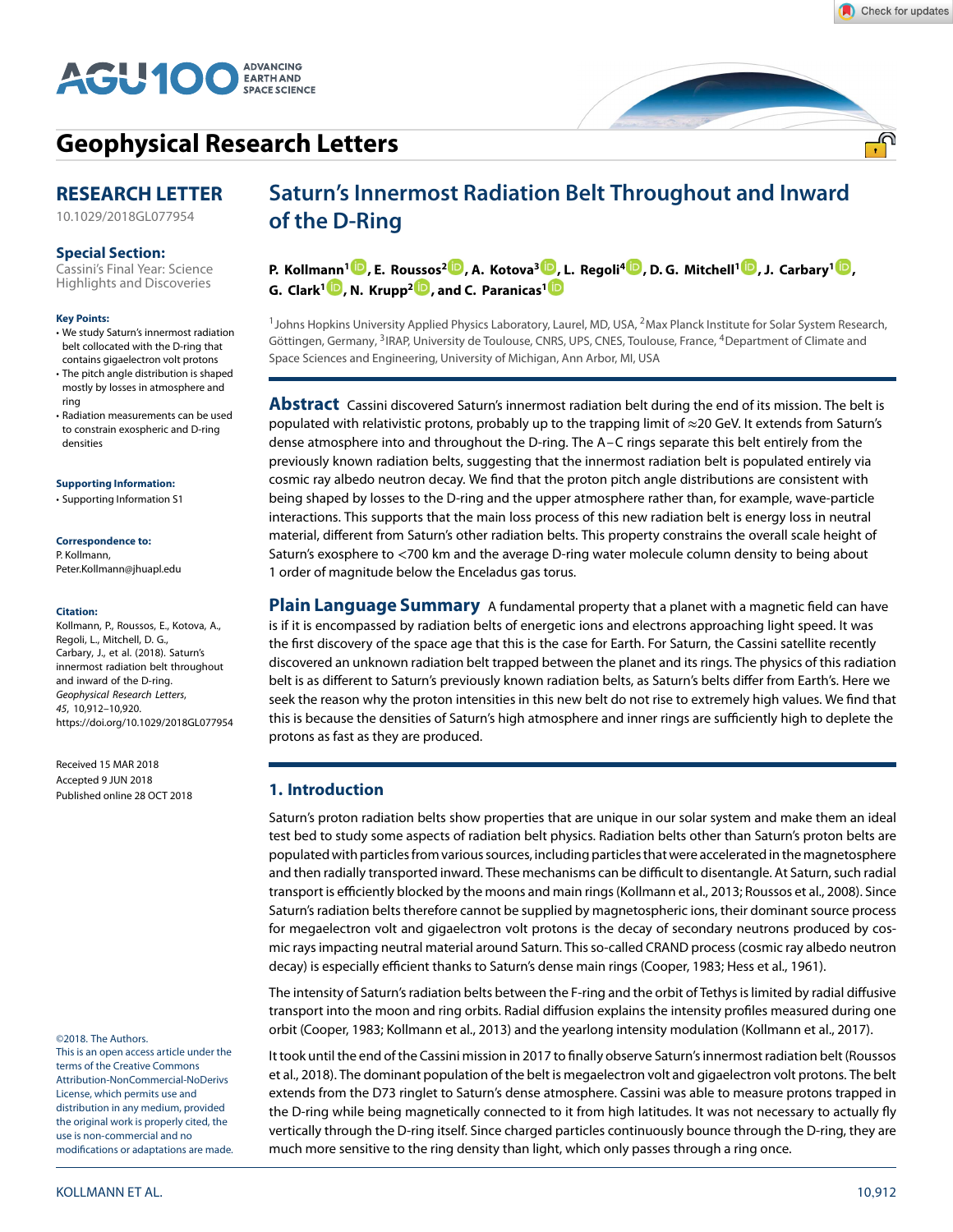The presence of Saturn's innermost radiation belt was predicted earlier (Cooper, 2008; Kollmann et al., 2015; Van Allen et al., 1980), where it was suggested that its intensity profiles would be determined by different physics than for the belts outside of the rings: the loss mechanism of the innermost belt would not be radial diffusion but local energy loss in the D-ring and the atmosphere that affects also particles that do not reach the loss cone.

The measurements during Cassini's last orbits are discussed in section 2. The main topic of the current paper is the first quantitative data analysis. We discuss the coupling of the proton radiation belts with the D-ring and the upper atmosphere (section 3) and use this to estimate the density of the inner D-ring (section 5).

### **2. Data**

Our analysis is based on data from the low energy magnetospheric measurements system LEMMS (Krimigis et al., 2004). The raw data from the innermost radiation belt are described in Roussos et al. (2018) and Krupp et al. (2018). We summarize the key points in S.1.1 in the supporting information and show raw counts in supporting information S.1.5.

To convert the measured raw count rates into physically meaningful intensities, we follow the same technique as in Roussos et al. (2018), where we assume an intensity distribution j, calculate the expected count rates  $R_r$ , compare them to the measured count rates  $R_m$ , and change the assumption until the discrepancy  $\Delta$  (see equation (3) reaches a minimum and is small. Sample comparisons between  $R_r$  and  $R_m$  for different assumptions discussed below are provided in supporting information S.1.6 to S.1.10. Forward modeling is similar to performing curve fitting. The difference is that we fit intensities to counts instead of intensities to intensities.

We assume that  $j$  can be described as

$$
j(\alpha_{eq}, E) = j_A J(\alpha_{eq}) \mathcal{A}(E)
$$
\n(1)

where  $j$  and  $j_A$  are differential intensities and  $J$  and  ${\cal A}$  are dimensionless quantities. The pitch angle distribution (PAD)  $J(\alpha_{eq})$  is assumed to be independent of energy, which is reasonable since PAD shapes commonly stay similar for wide energy ranges (Clark et al., 2014; Roussos et al., 2011). The PAD will be discussed throughout section 3. The energy dependence  $A$  is

$$
\mathcal{A}(E) = \left(\frac{E}{E_0}\right)^{\gamma} \frac{1}{1 + \exp\left((E - E_C)/K_T\right)}\tag{2}
$$

where we fix  $E_0 = 39$  MeV without loss of generality. The energy dependence follows a power law in energy that cuts off sharply at energy  $E_c$ . Power laws with some sort of cutoff or roll over are common in radiation belts (Adriani et al., 2015; Garrett et al., 2012; Selesnick et al., 2014). The sharpness of the cutoff is assumed as  $K<sub>T</sub> = 0.05E<sub>C</sub>$ . The forward model requires  $E<sub>C</sub> > 1$ GeV, implying that the spectrum may extend up to the trapping limit at 20 GeV (Roussos et al. (2018), Figure S.7). We therefore fix  $E_C = 20$  GeV.

All free parameters ( $j_A$ ,  $\gamma$ , and the implicit parameters in J) are independently determined for each L-shell. The power law exponent is found to be −1*.*3 *<<* −0*.*7 (see SOM S.1.11A). Fixing to a value in this range still yields reasonable results but larger errors. Other parameters are discussed in section 3.

The difference between modeled and measured rate is quantified via the root-mean-square error Δ.

$$
\Delta = \sqrt{\sum_{i}^{l} (\delta_{i})^{2}} / I
$$
 (3)

with  $\delta_i = \log R^i_r - \log R^i_m$ , where i runs over all I measurement bins at the given L-shell. Minimized  $\Delta$  values are provided in supporting information S.1.11C and more details on the forward modeling in general in supporting information S.1.2.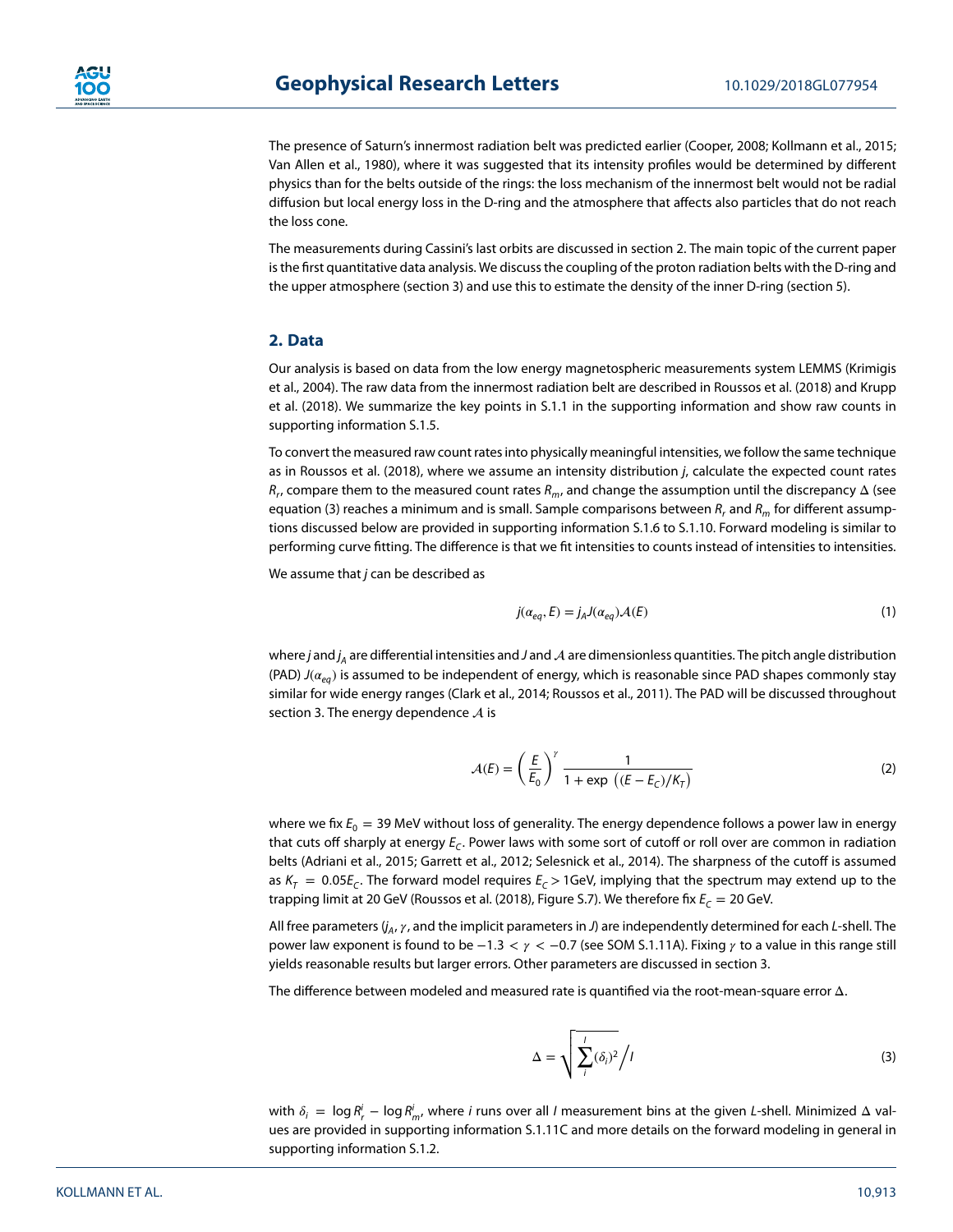### **3. PAD Shaped by Neutral Material Interaction**

The forward model that we use to retrieve intensities from the raw counts (section 2) relies on assuming a shape of the pitch angle distribution (PAD). Throughout the following sections, we will assume various PAD shapes and show and discuss the resulting intensities.

The varying success of fitting with different PAD shapes will provide insights into the physics of Saturn's innermost radiation belt. Generally, PADs may be shaped by diffusion in pitch angle that drives particles into the dense atmosphere (Selesnick et al., 2003). Since energetic protons are barely scattered while being stopped in matter (Kollmann et al., 2013; Ziegler, 2008), pitch angle diffusion can only result from wave-particle interactions. We will demonstrate that such waves are not necessary to reproduce the data.

#### **3.1. Phenomenological PAD**

We start without implying any physics by assuming a purely phenomenological PAD

$$
J(\alpha_{eq}) = \frac{1 + \exp\left((C - \alpha_0)/k_t\right)}{\sin^N\{\alpha_0\}} \frac{\sin^N(\alpha_{eq})}{1 + \exp\left((C - \alpha_{eq})/k_t\right)}\tag{4}
$$

The value of  $\alpha_0 = 90^\circ$  is chosen without loss of generality. A sine function to the power of N is a common description of PADs (Clark et al., 2014; Rymer et al., 2008) and was applied earlier to this data (Roussos et al., 2018).

The PAD drops into the loss cone below angle C. We assume that this drop is abrupt by selecting  $k_t = 0.18°$ . Results are not sensitive to  $k_t$  as long as  $k_t$  is small. The geometric loss cone C is the largest equatorial pitch angle where charged particles enter Saturn's 1-bar surface before magnetically mirroring. We calculate C based on conservation of the first adiabatic invariant during the bounce motion (Roederer, 1970) through tracing in our magnetic field model to both poles, taking into account Saturn's oblateness (equatorial radius 60,268 km=  $1R<sub>5</sub>$ , polar radius 58,232 km; Seidelmann et al., 2007). Since particles entering the loss cone are lost very efficiently, the intensity inside the loss cone is usually negligible.

We find that the phenomenological PAD fits the observed count rates. A sample comparison between measured and phenomenologically modeled count rates is provided in supporting information S.1.7. Figure 1 shows modeled PAD intensities for L-shells within the D-ring and within Saturn's exosphere. It can be seen that these PADs cover several orders of magnitude in intensity even before reaching the loss cone. Such a change is unusually steep compared to Saturn's magnetosphere beyond the rings, where intensity changes with pitch angle well below an order of magnitude are the norm (Clark et al., 2014). The reason for this steepness is discussed below.

#### **3.2. PAD From Interaction With Atmosphere**

We hypothesize that the steep change in intensities even outside the loss cone is a result of the interaction with Saturn's exosphere. Already before a particle reaches the high densities at the 1-bar surface, it interacts with the exosphere above that.

Charged particles traversing the neutral material of an atmosphere, ring, or gas torus lose energy. This energy loss modifies the shape of the energy spectrum, often in a way that the intensity at each energy is decreasing, which is why we will often refer to the energy loss also as a particle loss. The quantitative relation between charged particle intensity and neutral density has been derived and used in previous studies (Kollmann et al., 2013, 2015, 2016). We summarize the derivation and discuss its application to the used data in supporting information S.1.3. The main assumption, which turns out to reproduce the data well, is that the PAD  $J(\alpha_{\rho\rho})$  is energy independent. Any kind of energy dependence therefore affects the absolute value of  $j(E, \alpha_{eq})$  but not the relative change of  $J(a_{eq})$  with pitch angle at any given energy. With this in mind, the final relation between intensity and neutral density is

$$
j(E, \alpha_{eq}) \propto J(\alpha_{eq}) = \frac{n_A}{\tilde{n}(\alpha_{eq})}
$$
\n(5)

 $n_A$  is a scaling factor with the dimension of a number density.  $\tilde{n}$  is the bounce-averaged neutral material density that a charged particle is exposed to over its bounce time  $T_B$  (Walt, 1994), which is different to the density n at a single location in space. *n*̃ accounts for the local density significantly changing along the particle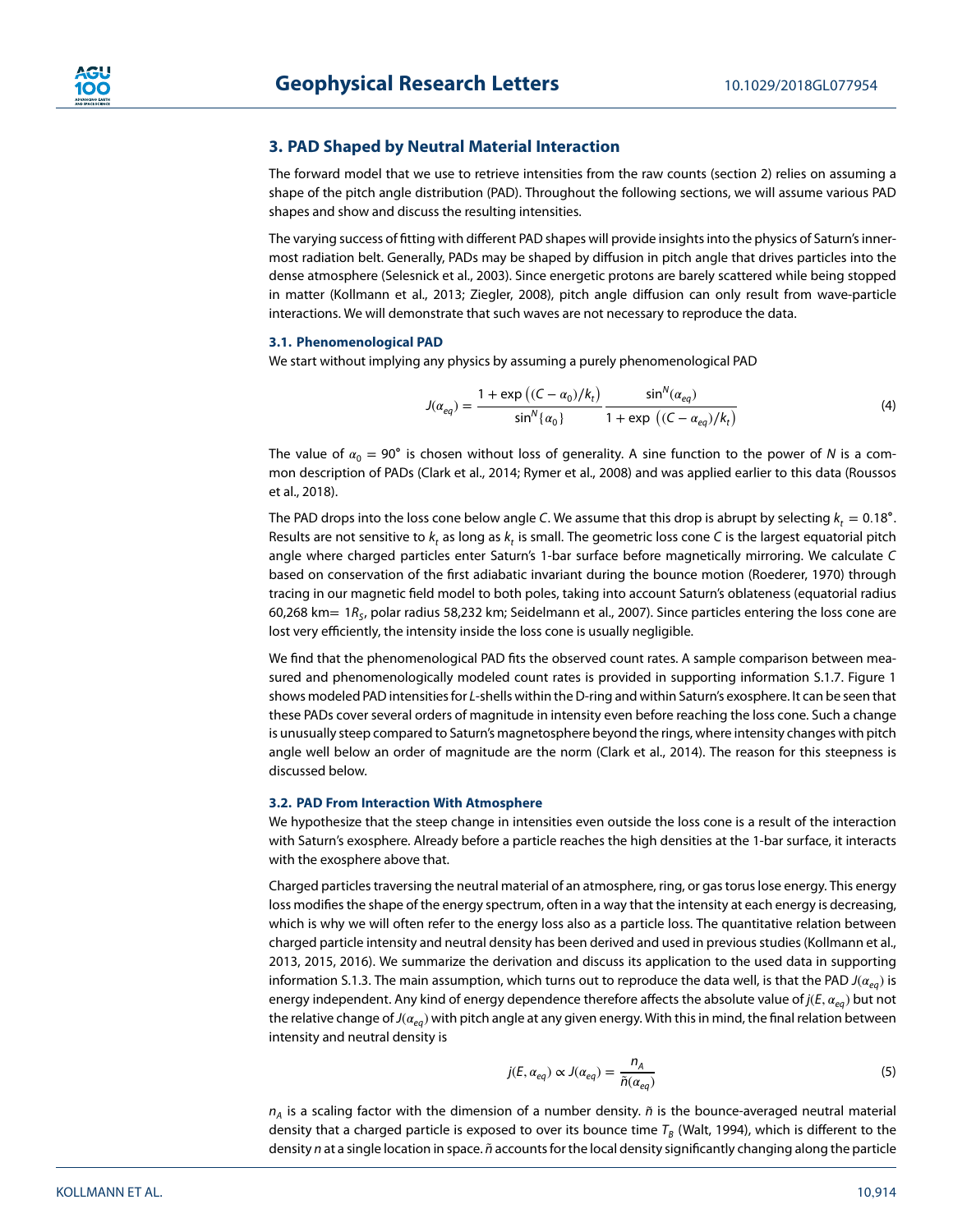



**Figure 1.** Equatorial pitch angle distributions (PADs) of 300-MeV protons based on the raw data and forward models assuming different PADs. Vertical lines indicate the geometric loss cone angle below which particles reach Saturn's 1-bar surface. The lower limit atmosphere is based on Koskinen et al. (2013) and fits the raw count rates well. The upper limit is provided by the Cassini atmosphere engineering model. We do not consider the best fit from the upper limit atmosphere (red) as a good fit. Other models that are unlikely or have poor fits are not shown for clarity. The discrepancy Δ provided in the legends is defined in equation (3).

trajectory and weights the density by the time the particle spends in it. Since the particle stays relatively long near its mirror points, high-latitude densities are highly weighted.

$$
\tilde{n}(L, \alpha_{eq}) = \frac{\int_0^{T_B} n(\vec{r}(t)) dt}{T_B}
$$
 (6)

 $\vec{r}(t)$  describes the particle location over time t during its bounce motion.

Note that the bounce-averaged density  $\tilde{n}$  is a function of pitch angle and solely responsible here for the shape of the PAD J. For equatorially mirroring pitch angles,  $\tilde{n}$  equals the equatorial density. More field-aligned pitch angles reach into deeper atmospheric layers. This makes  $\tilde{n}$  rise and *j* decrease with falling  $\alpha_{eq}$ , which shows that the shape of the PAD  $j(\alpha_{eq})$ reflects the shape of  $1/n(r)$ , the inverse of the atmospheric altitude profile. This behavior naturally creates a loss cone, even though its onset can deviate by *<*10∘ from the geometric loss cone. Since this deviation is likely a result of our current determination of  $\tilde{n}$  through a simple magnetic dipole model, while we use a third-order model to determine the geometric loss cone, we use  $\tilde{n}$  from a neighboring L-shell to shift the loss cone to its expected location.

To calculate  $\tilde{n}$ , we use the H<sub>2</sub> exosphere of scale height 200 km determined by Koskinen et al. (2013) and the dense  $H<sub>2</sub>$  atmosphere by Shemansky and Liu (2012) (Figure 2c). We term this our lower limit model, as explained below. An H corona, plume (Shemansky et al., 2009), or ionosphere (Nagy et al., 2009) are not included in this first attempt nor do we account for latitude or time dependencies (Koskinen et al., 2015).

After selection of the atmospheric profile, our free parameters are the overall intensity, now described by the product  $j_A n_A$  and the spectral slope  $\gamma$  (see equation (1)). One example PAD resulting from this atmosphere is shown in Figure 1a. The lower limit density model fits the raw data almost as well as the phenomenological PAD from section 3.1, as quantified with Δ.

In order to test how sensitive the energetic protons are to the atmosphere model, we also try another model. The upper limit model, namely, the

Cassini project engineering atmosphere model (Strobel, 2015) that is based on data from Koskinen et al. (2013, 2015), mostly adds an H corona with upper limit densities; see Figure 2c. This model was designed to predict when Cassini would start tumbling during its last orbits and therefore works best in the dense atmosphere. At altitudes above its specified validity range, it has an H corona based on a ratio of  $H/H<sub>2</sub> = 0.05$  at the exobase, meaning that its H density is an upper limit. The H has a scale height of 700 km, which is longer than Saturn's  $H_2$  exospheric scale height but shorter than Jupiter's H corona with 1,000-km scale height (Gladstone et al., 2004).

The upper limit model with its slowly changing density over distance yields PADs that change similarly slowly with pitch angle outward of the loss cone. An example of such a PAD is shown in Figure 1a. Even though we show the best fit to the data here, this is not a good fit. Slowly changing PADs are not consistent with the proton data and the error of the forward model using the upper limit atmosphere is on average 2.5 times as large as of the other models (see Figure S8C). We will therefore not use results based on the upper limit model in the following.

We refer to the models as upper and lower limits since assuming no H corona at all and assuming a dense corona brackets Saturn's actual exosphere. Testing both demonstrates that the proton measurements are sensitive enough to at least rule out some reasonable exospheric models. The proton data are more consistent with the assumption of no corona than of a dense corona. While this does not rule out a corona, it suggests that the corona is tenuous or of a scale height comparable to the  $H<sub>2</sub>$  exosphere. Future analysis will refine this constraint.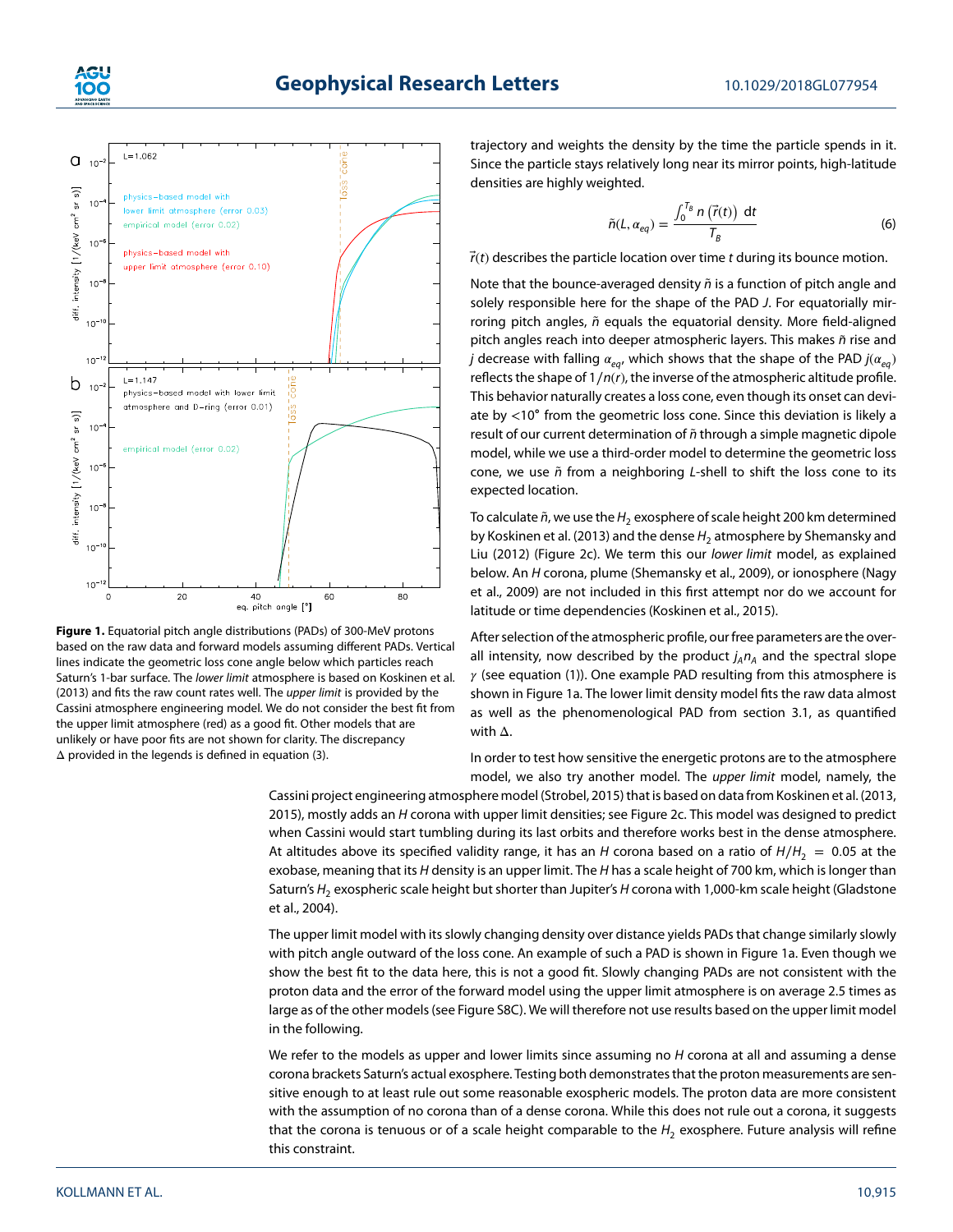

**Figure 2.** (a) 300-MeV proton intensities in Saturn's innermost radiation belt as a function of L-shell, which measures distance in multiples of Saturn radii ( $1R<sub>S</sub> = 60, 268$  km). Intensities are from forward models constrained by measured data. Error bars span the range resulting from different assumptions used for the forward models (section 3). X symbols mark our best guess intensity (explained in section 4.1). The radiation belt likely extends down to  $L \approx 1.03$ , but there are not enough data below  $L = 1.05$  to run our forward model. While the intensities for  $\alpha_{eq} = 90^\circ$  protons are not well constrained, their difference to the 80∘ intensities illustrates the change in PAD shape between the D-ring and the exosphere. (b) Similar as (a) but for omnidirectional intensities. The highest-energy protons have 1–20 GeV in this belt. (c) Neutral molecule densities. Densities are particles per volume and provided in Saturn's equatorial plane unless stated otherwise in the legend. The lower limit model only includes  $H_2$ , the upper limit model combines  $H_2$  with a dense H corona (section 3.2). D-ring densities are derived in section 5. Ringlet densities are estimated based on the depth of the proton intensity depletion (section 4.2).

### **3.3. PAD From Interaction With D-ring**

Running the forward model for the entire innermost radiation belt shows that the PADs change with distance, independent of what function is used to describe them: Moving from small L into the D-ring shows that the phenomenological PADs become more isotropic in the D-ring (illustrated in supporting information S.1.11B). Also, PADs shaped only by losses to the atmosphere do not fit well data taken within the D-ring. (The lower limit model reaches errors Δ *>*0*.*1 for L*>*1*.*09 and is discarded for larger distances; see supporting information S.1.11C.) These findings suggest that additional losses to the D-ring are needed to reproduce D-ring data.

Interaction with the D-ring can formally be calculated as for the atmosphere (equation (5)). The only difference is the scaling of the bounce-averaged density  $\tilde{n}$  with pitch angle. For the atmosphere, this density is highest for field-aligned protons that dip into the denser atmosphere. For a ring,  $\tilde{n}$  is highest for equatorially mirroring protons that spend all their time close to the ring. (Exactly equatorial particles never encounter the ring plane due to the small offset of the magnetic equator (Burton et al., 2010). Since these particles never reach Cassini, we ignore the offset here.)

In order to calculate  $\tilde{n}$  to determine the PAD, we assume that the D-ring is a slab of constant density n, meaning that its ice grains are spread out into a homogenous gas. This treatment would break down if a significant fraction of grains or boulders in the ring stops a proton already after a small number of impacts (Kollmann et al., 2015). It requires millimeter-sized grains to affect our lowest and meter-sized grains to affect our highest-energy protons. We do not expect a high abundance of either in a tenuous ring (Hedman et al., 2007), so that our approach is applicable here.

We assume a latitudinal extent of the ring equivalent to a thickness  $H = 100$  m at  $L = 1.17$ , an order of magnitude above the A-ring thickness (Charnoz et al., 2009). The bounce-averaged density  $\tilde{n}$  from equation (6) becomes for a ring

$$
\tilde{n} = n \frac{T_r}{T_B} \approx \frac{nH}{v_{\parallel} T_B} \tag{7}
$$

 $T_r$ , is the time the particle spends in the ring and  $v_{\parallel}$  its velocity parallel to the magnetic field while in the ring plane. The product nH is the water molecule column density. The approximation in equation (7) is true if the pitch angle is field aligned enough and the ring thin enough so that  $v_{\parallel}$ does not significantly change within the ring. This is the case: Even the most equatorial pitch angles reaching LEMMS from the D-ring,  $\alpha_{eq} \approx 70^{\circ}$ , would require the ring to be thicker than  $H > 0.2R<sub>S</sub>$  to change  $v_{\parallel}$  by a factor  $of > 2$ .

Combining equations (1), (5), and (7) yields

$$
j \approx j_A \frac{n_A v_{\parallel} T_B}{nH} \mathcal{A}
$$
 (8)

Free parameters in the forward model are the product ( $j_A n_A$ )/(nH) and  $\gamma$ . We calculate the value of nH, without the other factors, in section 5.

Figure 1b shows an example PAD resulting from combining atmospheric and D-ring losses. The main difference to the phenomenological PAD is the low intensity for  $\alpha_{eq} = 90^\circ$ . This model fits the data slightly better than the phenomenological model (compare Figures S.1.9 with S.1.10 and their Δ). We therefore consider this model as the most likely one and conclude that the PADs are consistent with being solely determined by losses in atmosphere and ring.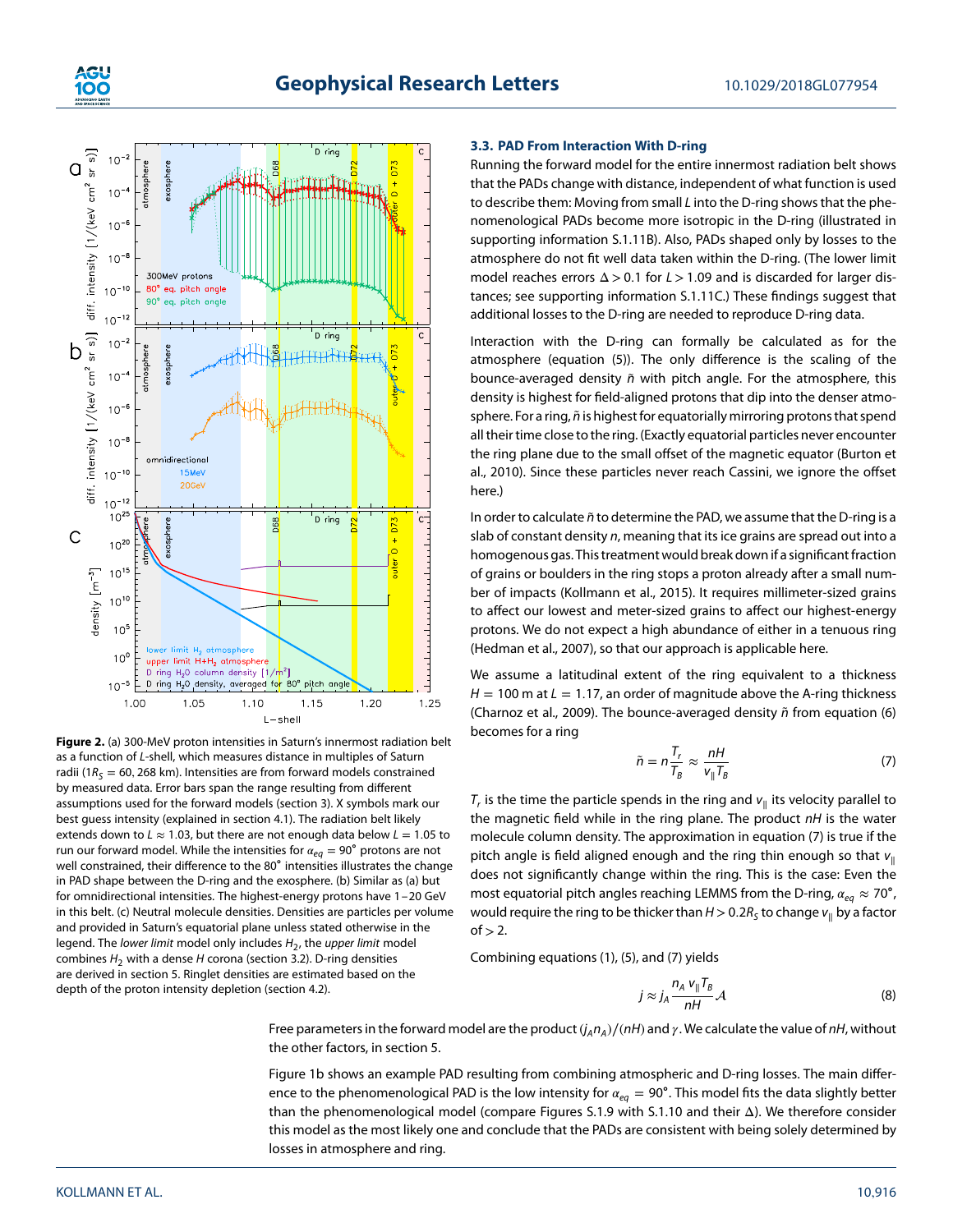The data inward of the D-ring edge can be reproduced by either assuming a much smaller density than in the bulk of the D-ring or by assuming no ring at all. This means that the proton data cannot be used to measure the gradual decay of the D-ring inward of its inner edge that is suggested by the normalized I∕F reflectance (Hedman et al., 2013).

### **4. Discussion of Loss Processes**

#### **4.1. D-ring and Atmosphere**

An overview of different forward model results is provided by Figures 2a and 2b, showing intensities as a function of L-shell for different energies and pitch angles. Only models with errors Δ *<* 0*.*1 are included. The error bars provide the intensity range covered by the various models. X symbols mark the best guess intensities: Within the D-ring, the best guess uses the model that has the best fit, is physics based, and suggests proton losses in the D-ring. Within the exosphere, the best guess averages over the model results since their fits and assumptions are similarly good.

The intensities rise with increasing distance to Saturn in a similar way as the loss rate in the exosphere decreases. The intensities do not keep rising after reaching the D-ring but level off instead. This suggests that energy loss in the D-ring limits the intensities and that the D-ring has a constant density, except at its ringlets discussed in section 4.2.

Except for equatorially mirroring protons, we find the intensities to peak at  $L_p \approx 1.09$ . We already suggested in Kollmann et al. (2015) that there would be a location in the range 1 *<* L *<* 1*.*1where the combined proton losses due to ring and exosphere reach a minimum. Since neutral density and proton intensity are inversely proportional to each other (equation (5)), the density minimum leads to an intensity maximum. We will use this behavior to estimate the D-ring density in section 5.

We are not able to constrain the intensity of equatorially mirroring protons to a high degree of certainty since measuring this population requires Cassini to traverse the equatorial plane, which only occurred in the range 1.04 < L < 1.06. Nevertheless, low intensities of α<sub>eq</sub> ≈ 90° protons and adjacent pitch angles provide a better fit to the data than high intensities (Figure 1b). The change in equatorial intensities between the D-ring and the region inward of the D-ring is a good illustration for the change in the PAD shape with L-shell and allows us to rule out an alternative explanation for the low intensities of near-equatorial protons. In principle, low equatorial intensities may result from the source if it is dominated by CRAND from the rings: CRAND neutrons from the rings cannot populate pitch angles close to the magnetic equator because the rings are very close to the magnetic equator and will stop neutrons moving through the ring plane. However, such shadowing would deplete the equatorial intensities at all L, not just throughout the D-ring.

In summary, the main loss process determining the radial and PADs is local energy loss in neutral material. Pitch angle diffusion into atmospheric material and the source's PAD play no major role.

#### **4.2. Ringlets**

The D-ring is highly structured. Most notably, it includes three ringlets referred to as D68, D72, and D73, as well as the outer, more dense D-ring, right outward of D73 (Hedman et al., 2007). Yellow-shaded areas in Figure 2 illustrate either the width of the ringlet or the radial extent that it covers (e.g., due to an elliptic orbit), depending on what is larger.

It can be seen that the D68 ringlet depletes the proton intensities by a factor of  $\approx$  10, with the exact value depending on energy. This suggests that D68 has a higher water molecule column density than the bulk D-ring. Note that the proton drift through the ringlet will average over the longitudinal asymmetries present in the ringlet (Hedman et al., 2007). The alternative to a higher density is the presence of meter-sized boulders or moonlets that absorb protons at the first encounter, different to the smaller grains we assume for the D-ring. The locations of intensity minimum and ringlet center deviate by  $\approx 0.005R_s$ , which may be due to the used magnetic field model.

Interestingly, the width of the depletion of gigaelectron volt protons (Figure 2b, orange curve) is broader than the radial extent of the ringlet, even when accounting for long-term changes in the ringlet location (Hedman et al., 2014). At megaelectron volt energies (blue), the signature of the D68 ringlet is subtle. The gyroradius of a charged particle makes the effective area where the particle can be absorbed larger than the absorbing body or ring. The gyroradius of gigaelectron volt protons is of the order of 0.01R<sub>s</sub>. Since this is similar to the width of the D68 absorption feature at gigaelectron volt energies, it suggests that the gyroradius is responsible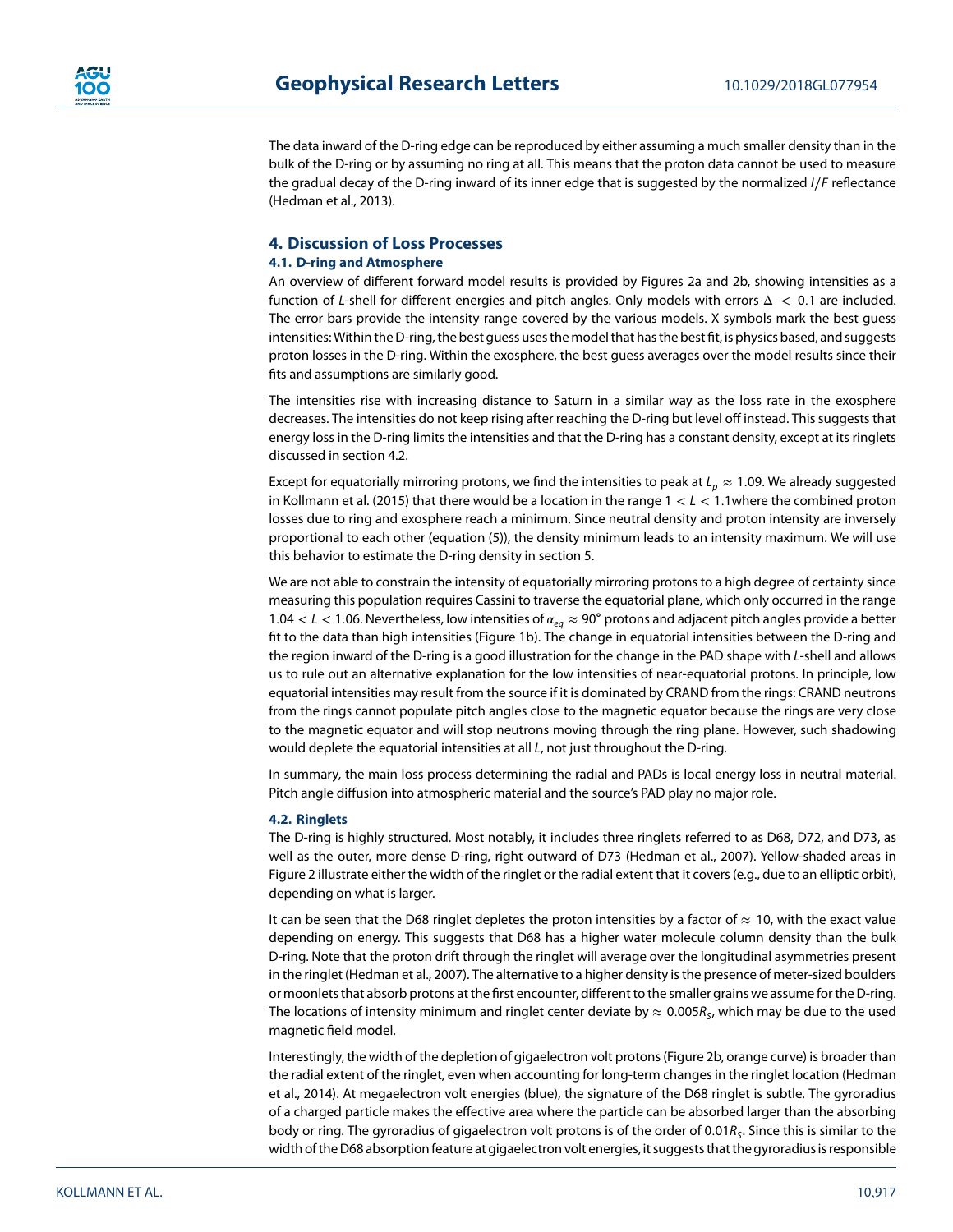for the broadness of the depletion. The gyroradius is an order of magnitude smaller at megaelectron volt energies and therefore similar to the extent of the D68 ringlet. This is less than we can resolve and therefore consistent with the absence of a notable absorption at megaelectron volt energies.

There are alternative explanations for the width and energy dependence of the ringlet dropouts: the broad depletion may result from radial diffusion, like in Saturn's outer proton belts that show intensity reductions already outward of the moon orbits. However, the diffusion coefficient follows  $D_{LL} \propto L^{10}$  outward of the main rings (Cooper, 1983; Kollmann et al., 2017), which yields negligible  $D_{LL}$  values if it can be extrapolated to the innermost belt (Kollmann et al., 2015).

Interestingly, the D72 ringlet does not cause significant proton absorption. While infrared and visible observations suggest differences in the grain size distribution and composition of D-ring and D72 ringlet (Hedman et al., 2007), our proton data suggest that their column densities are comparable.

All intensities are low within the outer D-ring, suggesting a high density in this region, which is consistent with this being the only part of the D-ring where the optical depth could be determined (Hedman et al., 2007). The outer D-ring is wide enough that all measured protons can be immersed in it, irrespective of their gyroradius. The onset of the absorption already starts outward of the neighboring D73 ringlet for gigaelectron volt energies, consistent with this resulting from a large gyroradius. At megaelectron volt energies, the intensities are consistent with following an abrupt change at the D73 boundary that is smeared out by our L-shell determination and binning.

## **5. D-ring Density Estimate**

Both the exosphere and the D-ring remove protons. We use the fact that the proton loss rate (change of proton phase space density per time) due to the D-ring increases toward the ring, while the loss rate due to the exosphere decreases with distance to Saturn. Adding a rising function to a falling function yields a function with a minimum where both functions are equal. We will call the location where the total loss rate reaches its minimum  $L_p$ . At  $L_p$ , the loss rates of ring and exosphere are equal

$$
\left. \frac{\mathrm{d}f}{\mathrm{d}t} \right|_{\mathrm{mg}} = \left. \frac{\mathrm{d}f}{\mathrm{d}t} \right|_{\mathrm{exo}} \tag{9}
$$

The loss rates can be calculated through equation (18) in the supporting information. Inserting the intensities from our forward model and using energy loss values for a pure  $H_2$  exosphere and a ring of  $H_2O$  ice, we get (see supporting information S.1.4) for our energy range

$$
\tilde{n}_{\rm rng} \approx \tilde{n}_{\rm exo} / 0.2 \tag{10}
$$

We apply equation (6) to the lower limit atmosphere (that fits the data best) and find that the bounce-averaged density  $\tilde{n}_{\text{exo}}$  only differs by a factor of 2 from the equatorial density  $n_{\text{exo}}$  at  $L_p$ :

$$
\tilde{n}_{\text{exo}} = 2n_{\text{exo}} \quad \text{for } \alpha_{eq} = 80^{\circ} \tag{11}
$$

Assuming a D-ring with parameters as in section 3.3 and applying equation (7) yield a large difference between bounce averaged and equatorial densities in case of the D-ring:

$$
\tilde{n}_{\rm mg} = 9 \times 10^{-6} n_{\rm rng} \quad \text{for } \alpha_{\rm eq} = 80^{\circ} \tag{12}
$$

We identify  $L_p \approx 1.09$  as the location of minimum loss rate because this minimum goes along with the observed maximum in  $\alpha_{eq} = 80^\circ$  intensity. The exospheric neutral density at  $L_p$  based on our lower limit model is  $\tilde{n}_{\rm exo} = 9 \times 10^7/m^3$  (Koskinen et al., 2013). Since this density would change by an order of magnitude when  $L_p$  is modified by 0.01 $R_S$ , the following estimates need to be considered with caution. With equations (10) and (12) the water molecule number density of  $H = 100$ -m-thick ring at  $L_p$ , inward of the D-ring edge, is  $n_{\text{rad}} = 5 \times 10^{13}$ /m<sup>3</sup>. We assume that the density increases exponentially with a scale length of 1,000 km until the D-ring edge, as suggested by the optically observed normalized I∕F (Hedman et al., 2013). This increase is consistent with the L dependence we find for the proton intensities. The estimated density at  $L = 1.11$ , in the D-ring, is therefore  $n_{\text{mq}} \approx 2 \times 10^{14} / \text{m}^3$ . Since we cannot distinguish dense thick and tenuous thin rings, more robust than  $n_{\text{rna}}$  and H is the column density  $nH = 2 \times 10^{16}/\text{m}^2$ . For comparison, this column density is an order of magnitude lower than for the Enceladus neutral gas torus collocated with the E-ring (Hartogh et al., 2011).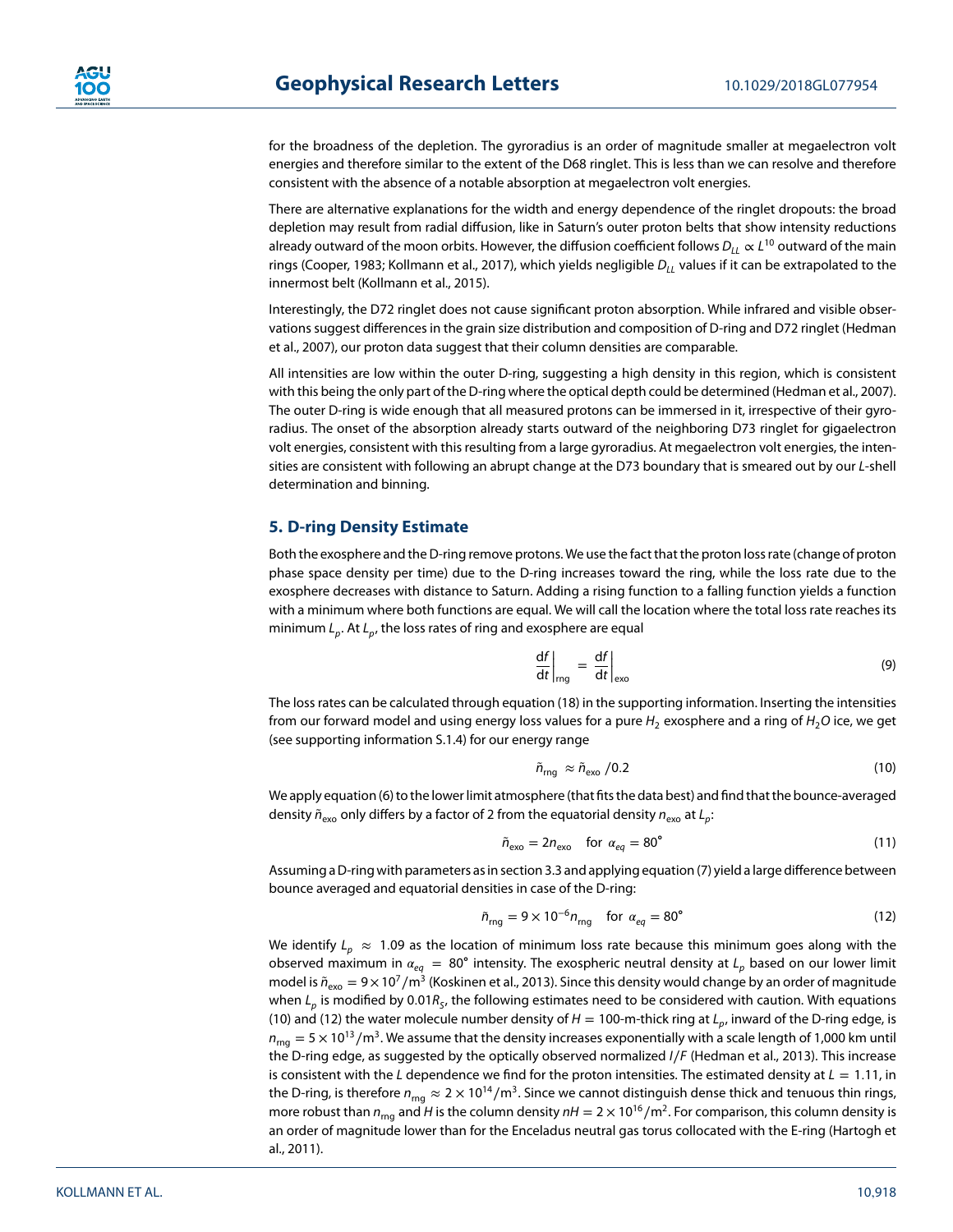$n_{\text{rng}}$  are water molecule densities averaged over the ring volume. In reality, the water is clustered into ice grains. If all grains have the same radius a, the number of grains per volume *̄* n*̄* can be calculated with

$$
n_{\rm rng} = \frac{\rho}{M} \frac{4\pi}{3} a^3 \bar{h} \tag{13}
$$

 $\rho$  is the mass density of the water ice grains that we assume here as  $\rho = 10^3 \text{kg/m}^3$  and M the mass of a water molecule. If we assume  $a = 1 \mu m$ , the typical size for the inner D-ring (Hedman et al., 2007), we get  $\bar{\bar{n}} \approx 1 \times 10^3/\text{m}^3$ . This is 10<sup>4</sup> times higher than for micrometer grains in the E-ring (Kempf et al., 2008).

More realistic than assuming a single grain size is the use of a distribution function  $\bar{n}$ , describing grains of radius a per volume and radius interval. We assume

$$
\bar{n} = \bar{n}_0 \left(\frac{a}{a_0}\right)^{-3} \tag{14}
$$

as it is typical for rings (Charnoz et al., 2009). The average water density  $n_{\text{rna}}$  then becomes

$$
n_{\rm rng} = \frac{\rho}{M} \int_{a_{\rm min}}^{a_{\rm max}} \frac{4\pi}{3} \bar{n} a^3 \, \mathrm{d}a = \frac{\rho}{M} \frac{4\pi}{3} \bar{n}_0 a_0^3 \left( a_{\rm max} - a_{\rm min} \right) \tag{15}
$$

Since a direct observation of the ring density can only be performed by entering the D-ring, we relate it to the optical depth  $\tau$ , which can be observed remotely.

$$
\tau = \int_{a_{\min}}^{a_{\max}} \bar{n} H \pi a^2 \, \mathrm{d}a = \bar{n}_0 H \pi a_0^3 \Big( \ln(a_{\max}) - \ln(a_{\min}) \Big) \tag{16}
$$

*H* is the ring thickness. We solve equation (15) for  $\bar{n}a_0^3$ . Introducing  $\bar{n}a_0^3$  into equation (16), using our  $n_{\rm mg}$  value, and assuming  $H = 100$  m,  $a_{max} = 1 \mu$ m, and  $a_{min} = 0.1$ nm yield  $\tau \approx 4 \times 10^{-6}$ . This is consistent with optical observations showing  *<* 10<sup>−</sup><sup>3</sup> for the inner D-ring (Hedman et al., 2007). Future analysis should be able to further constrain the D-ring density.

#### **6. Summary**

- 1. This paper analyzes data from Saturn's innermost radiation belt. The following properties were already known from previous studies (Roussos et al., 2018): It is populated by protons with at least 25 MeV and potentially up to 20 GeV. It is located between the D73 ringlet and Saturn's dense atmosphere (1*.*03 *<* L *<* 1*.*23; see also Figure 2a) and clearly separated by Saturn's A–C rings from the already known proton belts (2*.*27 *<* L *<* 4*.*9).
- 2. The PADs of the innermost belt are consistent with being shaped by losses in the exosphere and the D-ring (Figure 1). Pitch angle diffusion is at most a secondary effect.
- 3. From high to low altitudes, the inferred intensities are relatively uniform throughout the L-shells of the D-ring, show a maximum at  $L \approx 1.09$ , where the combined losses from ring plus exosphere reach their minimum, and decrease toward Saturn's dense atmosphere (Figure 2).
- 4. We conclude based on 2 and 3 that the main loss process of the innermost radiation belt is local energy loss in neutral material. This is in strong contrast to the proton belts outward of the main rings, where the main loss process is radial diffusion (Kollmann et al., 2017).
- 5. The proton PADs indicate that the overall scale height of all species in Saturn's exosphere needs to be *<*700 km, consistent with the H<sub>2</sub> densities from Koskinen et al. (2013). The data are not consistent with an H corona of long scale height or high density (section 3.2).
- 6. Proton measurements were used to constrain the water molecule column density of the bulk D-ring to  $nH = 2 \times 10^{16}/m^2$ . This density is equivalent to an optical depth of  $\tau \approx 4 \times 10^{-6}$  (section 5).
- 7. The D72 ringlet absorbs protons as efficiently as the bulk of the D-ring, suggesting that ring and ringlet have a similar density despite their different optical appearance (section 4.2).

#### **References**

Adriani, O., Barbarino, G. C., Bazilevskaya, G. A., Bellotti, R., Boezio, M., Bogomolov, E. A., et al. (2015). Trapped Proton Fluxes at Low Earth Orbits Measured by the PAMELA Experiment, 799, L4.<https://doi.org/10.1088/2041-8205/799/1/L4>

Burton, M. E., Dougherty, M. K., & Russell, C. T. (2010). Saturn's internal planetary magnetic field. Geophysical Research Letters, 37, L24105. <https://doi.org/10.1029/2010GL045148>

#### **Acknowledgments**

Cassini/MIMI data and a user guide are available through NASA's planetary data system (PDS). Data taken after July 2017 will be added throughout 2018. The JHU/APL authors (P. K., D. G. M., J. C., G. C., and C. P.) are partially supported by the NASA Office of Space Science under task order 003 of contract NAS5-97271 between NASA/GSFC and JHU. The German contribution of the MIMI/LEMMS instrument, and E. R. and N. K. were in part financed by the German BMWi through the German Space Agency DLR under contracts 50 OH 0103, 50 OH 0801, 50 OH 0802, 50 OH 1101, and 50 OH 1502 and by the Max Planck Society. The French participation in the Cassini project (A. K.) is funded by CNES. L. R.'s contribution was supported by the NASA Living With a Star grant (NNX16AL12G). The authors like to thank A. Lagg (MPS) and J. Vandegriff (JHU/APL) for analysis software support, M. Kusterer (JHU/APL) for reducing the MIMI data, and Q. Nénon (ONERA) for useful discussions.